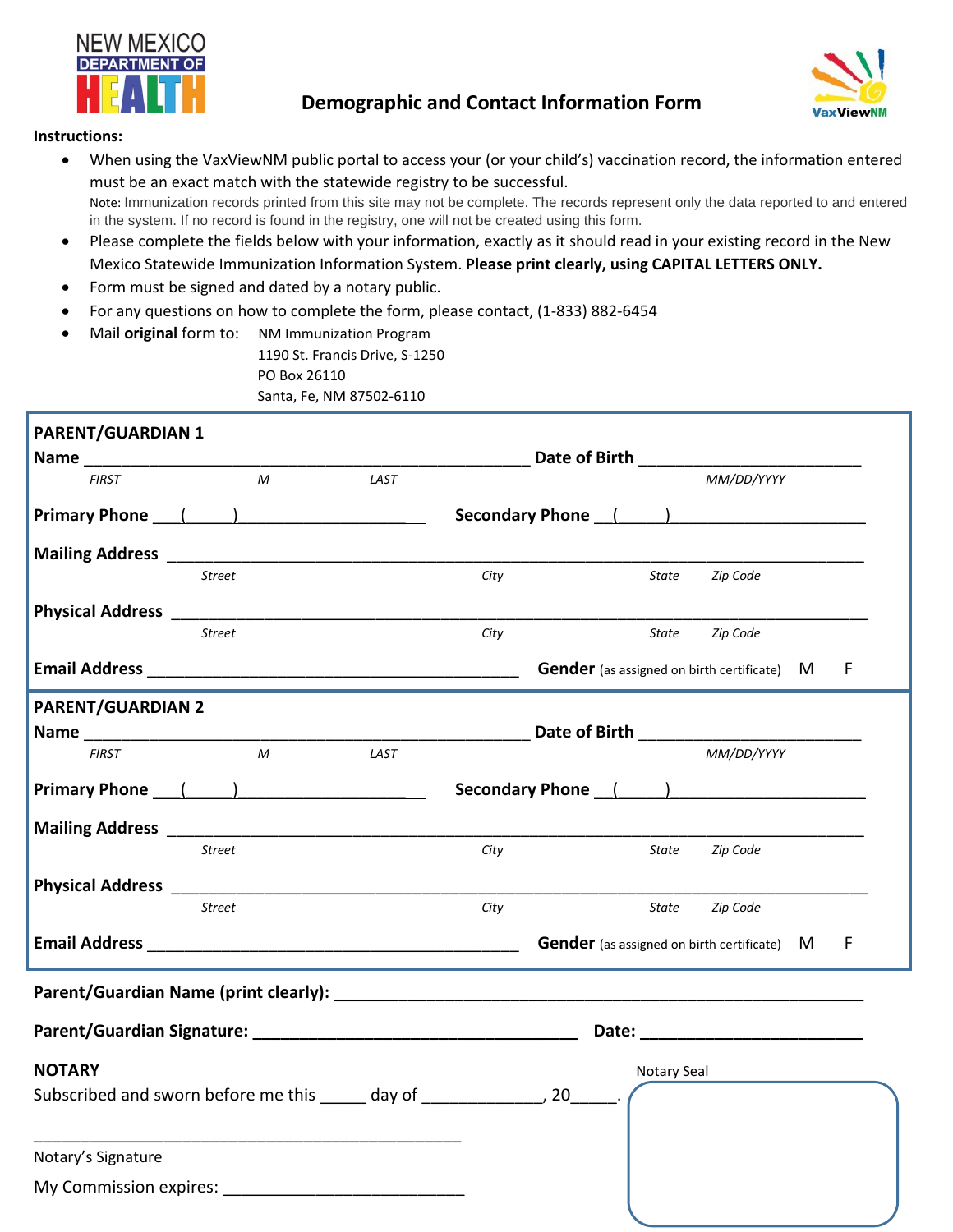| <b>CHILD 1</b>                                                                                                  |               |                  |      |      |                                                      |                |  |     |  |
|-----------------------------------------------------------------------------------------------------------------|---------------|------------------|------|------|------------------------------------------------------|----------------|--|-----|--|
|                                                                                                                 |               |                  |      |      |                                                      |                |  |     |  |
| <b>FIRST</b>                                                                                                    |               | M                | LAST |      |                                                      | MM/DD/YYYY     |  |     |  |
| Primary Phone ( )                                                                                               |               |                  |      |      | Secondary Phone ( )                                  |                |  |     |  |
|                                                                                                                 |               |                  |      |      |                                                      |                |  |     |  |
|                                                                                                                 | Street        |                  |      | City |                                                      | State Zip Code |  |     |  |
|                                                                                                                 |               |                  |      |      |                                                      |                |  |     |  |
|                                                                                                                 | <b>Street</b> |                  |      | City |                                                      | State Zip Code |  |     |  |
|                                                                                                                 |               |                  |      |      | <b>Gender</b> (as assigned on birth certificate) M   |                |  | -F  |  |
|                                                                                                                 |               |                  |      |      |                                                      |                |  |     |  |
| <b>CHILD 2</b>                                                                                                  |               |                  |      |      |                                                      |                |  |     |  |
| <b>FIRST</b>                                                                                                    |               | M                | LAST |      | Date of Birth <b>Exercise 2018</b>                   | MM/DD/YYYY     |  |     |  |
|                                                                                                                 |               |                  |      |      |                                                      |                |  |     |  |
| Primary Phone ( )                                                                                               |               |                  |      |      |                                                      |                |  |     |  |
|                                                                                                                 |               |                  |      |      |                                                      |                |  |     |  |
|                                                                                                                 | Street        |                  |      | City | State                                                | Zip Code       |  |     |  |
|                                                                                                                 |               |                  |      |      |                                                      |                |  |     |  |
|                                                                                                                 | Street        |                  |      | City | State                                                | Zip Code       |  |     |  |
|                                                                                                                 |               |                  |      |      | <b>Gender</b> (as assigned on birth certificate) M F |                |  |     |  |
| <b>CHILD 3</b>                                                                                                  |               |                  |      |      |                                                      |                |  |     |  |
|                                                                                                                 |               |                  |      |      | Date of Birth ______________                         |                |  |     |  |
| <b>FIRST</b>                                                                                                    |               | ${\cal M}$       | LAST |      |                                                      | MM/DD/YYYY     |  |     |  |
| <b>Primary Phone</b>                                                                                            |               |                  |      |      | Secondary Phone (1)                                  |                |  |     |  |
|                                                                                                                 |               |                  |      |      |                                                      |                |  |     |  |
|                                                                                                                 | <b>Street</b> |                  |      | City | State                                                | Zip Code       |  |     |  |
|                                                                                                                 |               |                  |      |      |                                                      |                |  |     |  |
|                                                                                                                 | <b>Street</b> |                  |      | City | State                                                | Zip Code       |  |     |  |
| Email Address 2014 2022 2022 2023 2024 2022 2023 2024 2022 2023 2024 2022 2023 2024 2022 2023 2024 2022 2023 20 |               |                  |      |      | <b>Gender</b> (as assigned on birth certificate) M   |                |  | – F |  |
|                                                                                                                 |               |                  |      |      |                                                      |                |  |     |  |
| <b>CHILD 4</b>                                                                                                  |               |                  |      |      |                                                      |                |  |     |  |
| <b>FIRST</b>                                                                                                    |               | $\boldsymbol{M}$ | LAST |      |                                                      | MM/DD/YYYY     |  |     |  |
|                                                                                                                 |               |                  |      |      |                                                      |                |  |     |  |
| Primary Phone ( )                                                                                               |               |                  |      |      | Secondary Phone ( )                                  |                |  |     |  |
|                                                                                                                 |               |                  |      |      |                                                      |                |  |     |  |
|                                                                                                                 | <b>Street</b> |                  |      | City | State                                                | Zip Code       |  |     |  |
|                                                                                                                 |               |                  |      |      |                                                      |                |  |     |  |
|                                                                                                                 | <b>Street</b> |                  |      | City | State                                                | Zip Code       |  |     |  |
|                                                                                                                 |               |                  |      |      | <b>Gender</b> (as assigned on birth certificate) M   |                |  | F   |  |